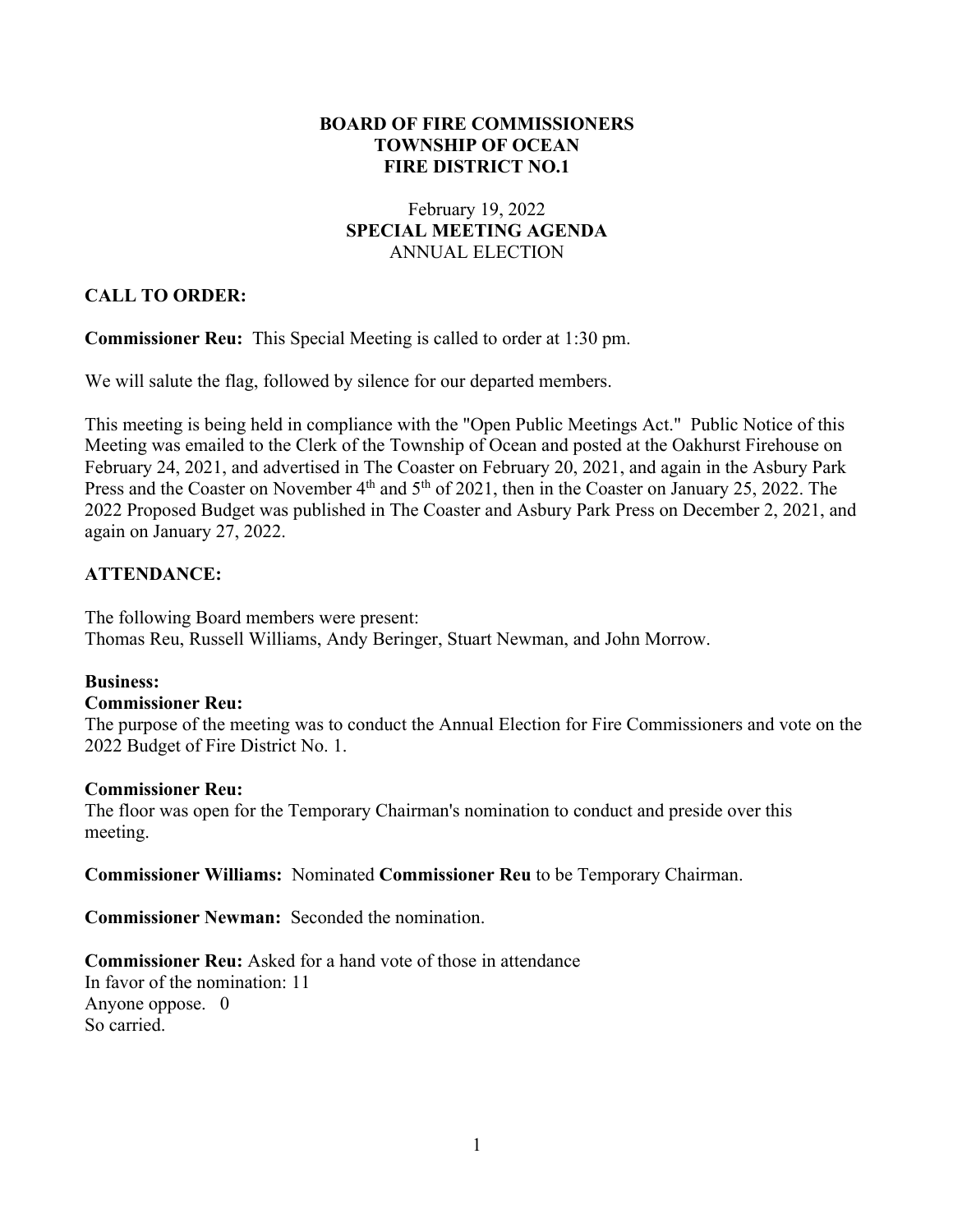#### **Chairman Reu:**

On behalf of the Board of Fire Commissioners, read the Notice of Election:

**The Annual Election of the Board of Fire Commissioners, Township of Ocean, Fire District No. 1, will be held on Tuesday, February 19, 2022, from 2:00 pm to 9:00 pm, at the Oakhurst Firehouse, 72 Larkin Place, Oakhurst, N.J. The purpose of this Election is to elect two candidates to the Board of Fire Commissioners of Fire District No. 1 for three-year terms. Voters will also be asked to vote on the Adopted 2022 Budget of Fire District No. 1.**

Announce: Said notice and all other publishing and posting requirements have been accomplished as required by State Statutes.

**Chairman Reu:** The floor was opened for nominations for Judge and Tellers….......

**Janice Hiers** nominated Liam Moore as Judge, Jennifer Roussell, and Stephan Clark as tellers. Newman seconded it.

Hand vote of those in attendance:  $11$  yes  $-0$  no

**Board Clerk Janice Hiers:** Administer the Oath of Office to the Judge and Teller.

**Chairman Reu:** The following Resolution was proposed:

*BE IT RESOLVED by* **the legal voters of Fire District No. 1 assembled at the Annual Meeting on February 19, 2022, at 2:00 pm. The purpose of this meeting is to elect two Fire Commissioners from among the candidates duly placed in nomination by the Clerk of the Board of Fire Commissioners. The said voters are to vote upon the 2022 Fire District Budget adopted by the Board of Fire Commissioners in the Resolution passed December 20, 2021.**

*BE IT FURTHER RESOLVED* **that the said Election be conducted by the elected Judge and Teller pursuant to the laws of the State of New Jersey.**

**Chairman Reu:** Moved to adopt this Resolution.

**Commissioner Williams:** Second the Resolution.

**Chairman Reu:** Hand vote of those in attendance to adopt this resolution 11 yes any oppose: 0.

**Chairman Reu:** Turned the meeting over to the Judge to conduct the annual Election. Election Polls are to be open from 2:00 pm to 9:00 pm on this date.

**Chairman Reu:** Thanked Board Clerk Janice Hiers for all of the preparations for the Election.

**Chairman Reu**: Offered the motion to adjourn the meeting. It was second by Morrow. Annual meeting adjourned - Time: 1:46 pm